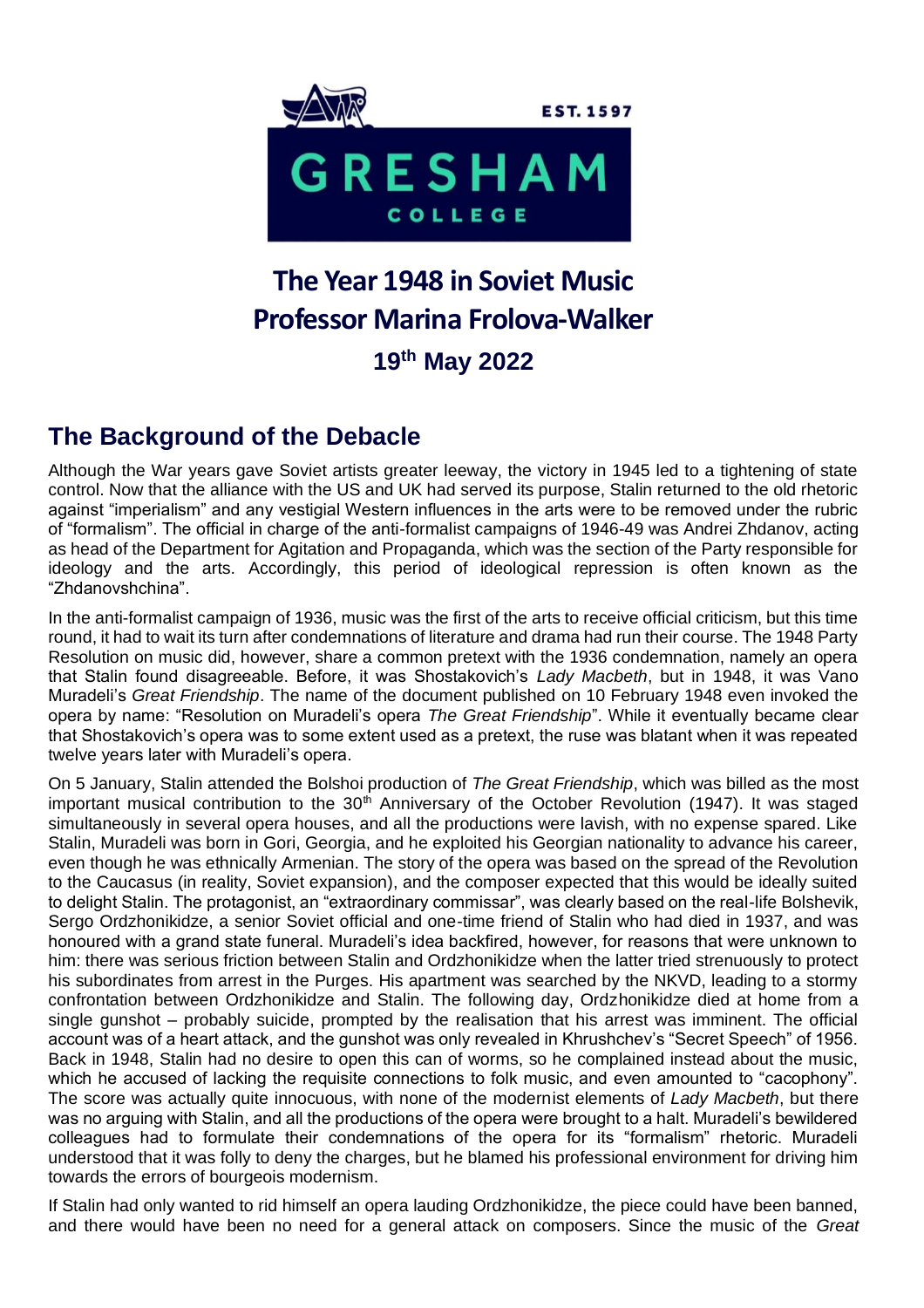

*Friendship* was only a pretext on both counts, what were the actual reasons for the Resolution? We can summarise them under the following heads:

- a) The anti-Western ideological trend instigated by Stalin and Zhdanov after the War
- b) Zhdanov's personal distaste for anything remotely modernist
- c) Zhdanov's opportunism in using the moment for sidelining his rivals (such as the minister Khrapchenko) and establishing direct Party domination over culture, rather than through the mediation of state institutions
- d) The desire of certain previously overlooked composers for recognition and remuneration that had been concentrated for years in the hands of a narrow elite
- e) A sincere aesthetic dislike of modernism among composers of a more traditional bent

#### **Offending Works and Official Bans**

During the composers' meeting at the Party Central Committee, which took place on 10-13 January 1948, Muradeli focused his counter-charges on his most senior and famous colleagues, who, he claimed, had discouraged music that was simple, melodious and accessible, while still venerating Western modernism despite the Party's condemnation of musical formalism in 1936. Several offending works were singled out for criticism at the meeting: **Prokofiev**'s Sixth Symphony was too gloomy, and contained expressionist outbursts; **Khachaturian**'s Symphony-Poem was extravagant and turned its back on his Armenian national roots; **Myaskovsky**'s cantata *The Kremlin at Night* was a depiction of Stalin's tireless work, but it was inappropriately mystical and mournful. **Shostakovich**'s Symphonies 8 and 9 had already faced criticism, and this was repeated at the meeting. In the actual Resolution, published a month later (10 February), this group of four leading Soviet composers was expanded to include Vissarion **Shebalin** and Gavriil **Popov**. Shebalin's music did not stand out as modernist, but his directorship of Moscow Conservatoire since 1942 placed him in the firing line. Popov had been criticised back in the 30s, but had stayed out of trouble since then, but it seems that his name was plucked out of air to replace Dmitry Kabalevsky, who was spared at the last moment (probably thanks to his connections in high places). The offending work cited in the Resolution was Popov's "Heroic" Symphony of 1946.

An official ban on the performance of these and other works was published; the long list extended to much earlier works by the named composers. It was only to be expected that concert administrators would err on the side of caution, to the point that almost the entire oeuvre of these composers disappeared from the concert halls. At the Conservatoire, Shostakovich and Shebalin were fired; in the Composer's Union, Khachaturian was dismissed from his senior position. All six were placed under great stress, and the consequences were to be seen in their declining health: over the following years, Myaskovsky died of cancer (1950), Prokofiev entered his terminal decline (dying in 1953), Shebalin suffered several strokes, and Khachaturian developed a serious heart condition.

#### **The Beneficiaries**

As the concert schedules and award nomination lists emptied out, composers understood that the acceptable limits for music had been drastically narrowed. The immediate beneficiaries were composers with a lighter, more populist touch, and conservatives who continued to work the vein of 19<sup>th</sup>-centure Romanticism. The Stalin Prize Committee was freshly elected to reflect the changes, but this did little to solve the problem of finding pieces that could safely be nominated. All the new symphonies examined by the Committee seemed too risky (again, they had to err on the side of caution), so there was no award in that category. Then the same problem arose in the chamber-music category, and there was a danger that a lack of music awards might look like a gesture of protest, so the Committee settled on a blandly safe string quartet by Glière (No. 4) that had been written several years earlier – strictly speaking, this rendered the piece ineligible for an award, but no viable alternatives were forthcoming.

The core of Socialist Realist music in 1948 consisted of works written on folk themes, especially if they came from the national republics. Special encouragement was given to composers from the new Baltic Soviet republics (annexed in 1940, then re-annexed in 1944, after the German retreat). The highly lucrative firstclass Stalin prize went to a cantata in honour of Stalin by the Lithuanian Juozas Tallat-Kelpša, and this was also the first time a prize went to a Stalin cantata, since the Committee had previously shunned these pieces of Soviet ephemera. After the 1948 Resolution, it was unsafe to indulge such scruples. Tallat-Kelpša never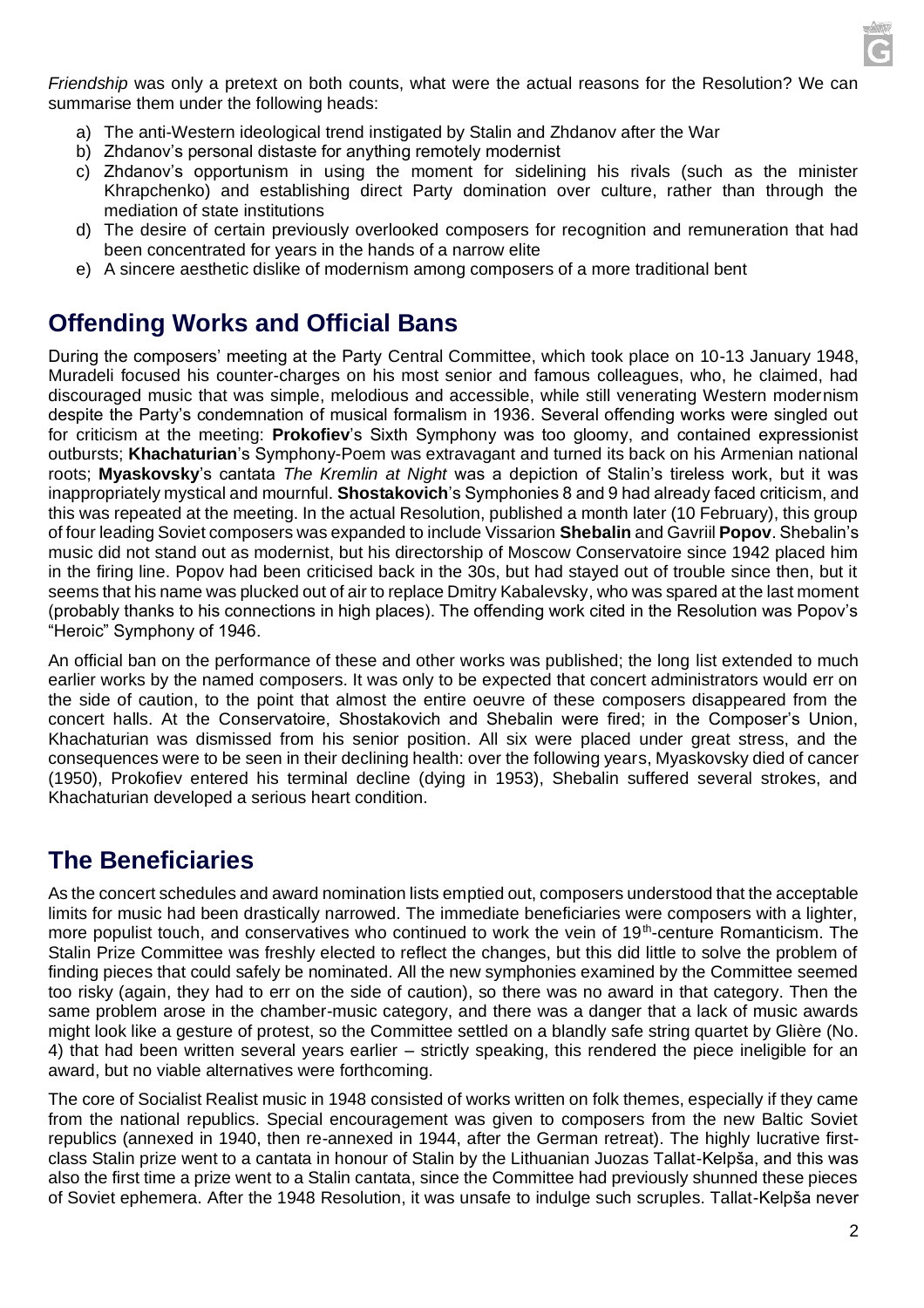received the prize, having dropped dead of a heart attack during rehearsals of his cantata. The following year, another Lithuanian composer, Balys Dvarionas, featured prominently among the prize winners. The award-winning work, his fiery Violin Concerto, had all the life-affirming virtuosic joy of Khachaturian's Violin Concerto (an established Soviet masterpiece), although the Baltic folk material gave Dvarionas's piece a distinctive flavour. Even this piece, which is melodic and accessible, was scrutinised for any hidden formalist elements before given the all-clear for a prize.

The Prize Committee was now afraid of any work that might be considered too highbrow and intellectually demanding, even if it was impeccably conservative in style. This led the Committee to favour popular genres, such as mass songs, or music written for folk choirs and orchestras of folk instruments. Song writers achieved a new eminence in Soviet music, although the leading figure, Isaak Dunayevsky, was criticised for allowing his operettas to be contaminated by Western influences, including American jazz. In the administrative reshuffle following the Resolution, Tikhon Khrennikov was appointed General Secretary of the Composers' Union, and he transformed the post to acquire unprecedented power over his colleagues. He continued to rule over Soviet music for over forty years, until the Composer's Union ceased to exist on the dissolution of the Soviet Union in 1991. Although he had been a promising young composer of a mildly modernist bent in the 1930s, he became, after 1948, the most notorious and controversial figure in Soviet music, and a formidable obstacle for generations of composers who ventured outside the confines of Socialist Realism.

### **Repentance and Comebacks**

The great freeze could not last indefinitely. Zhdanov died in August 1948, and there was no one at the top to promote his anti-formalist policies with comparable zeal. In the spring of 1949, the official ban on composers accused of formalism was lifted. The turning point came in a telephone conversation between Shostakovich and Stalin's secretary. Shostakovich was instructed to join the Soviet delegation at the "Cultural and Scientific Conference for World Peace", to be held in March that year in New York. Shostakovich replied that his presence in the delegation was likely to draw awkward questions that could embarrass the Soviet Union, since his own music could be performed freely in the US, but was banned at home. The problem was immediately rectified, and Shostakovich was duly sent to New York. Nevertheless, Soviet composers continued to labour under burdensome restrictions until after Stalin's death, a situation that owed much more to Khrennikov and accomplices than with senior Party officials, who had already backed off. Older, internationally famous composers like Prokofiev and Shostakovich were now answerable directly to Khrennikov, who took pleasure in humiliating them.

Composers who had received criticism in the Resolution, or in the Composers' Union meetings held afterwards, had to produce evidence of willingness to undergo reform, just as Shostakovich had done a decade earlier. The experience had hardened Shostakovich, and the second time around, he was able to act with a cynical efficiency, turning out a cantata, *The Song of the Forests*, that celebrated Stalin's reforestation plans for areas that had been devastated during the War. Although there are some striking moments in the piece, Shostakovich so immersed himself in a safe Socialist Realist style that his individual voice was all but undetectable. The Cantata received a first-class Stalin Prize, enabling Shostakovich to regain his security and material comforts. Still, this easy victory was also a capitulation: the evidence of his reform in 1937 was the Fifth Symphony, an enduring masterpiece that has won over generations of listeners, whereas *The Song of the Forests* was just another piece of Soviet ephemera, glorifying Stalin in a borrowed 19<sup>th</sup>-century Russian nationalist style.

Prokofiev lacked Shostakovich's resilience, and he had no prior experience to draw from. As evidence of his reform, he made an earnest attempt to create a Socialist Realist opera, *Story of a Real Man*, but this only prompted another round of harsh criticism. Working through severe illness and helped by friends and advisors, he used Shostakovich's prize-winning *Song of the Forests* as a model for his own oratorio *On Guard for Peace*, and this, together with a suite of music for children, sufficed for his rehabilitation. Still, this was not a return to the *status quo ante*, and even when he thought he was negotiating the restrictions successfully, he could still face unpredictable criticism: his Seventh Symphony, for example, was written in a transparent and easy-going style, but the humorous finale was attacked because it was open to (malicious) interpretation as mockery, with hints of the grotesque style of his early modernism.

Myaskovsky had not faced any serious criticism before 1948. His style had matured prior to modernism in the last years of the Tsar, and from the early 30s, he was a (reluctant) pioneer of the Socialist Realist symphony, and this won him the leeway he needed to continue writing serious symphonies, which could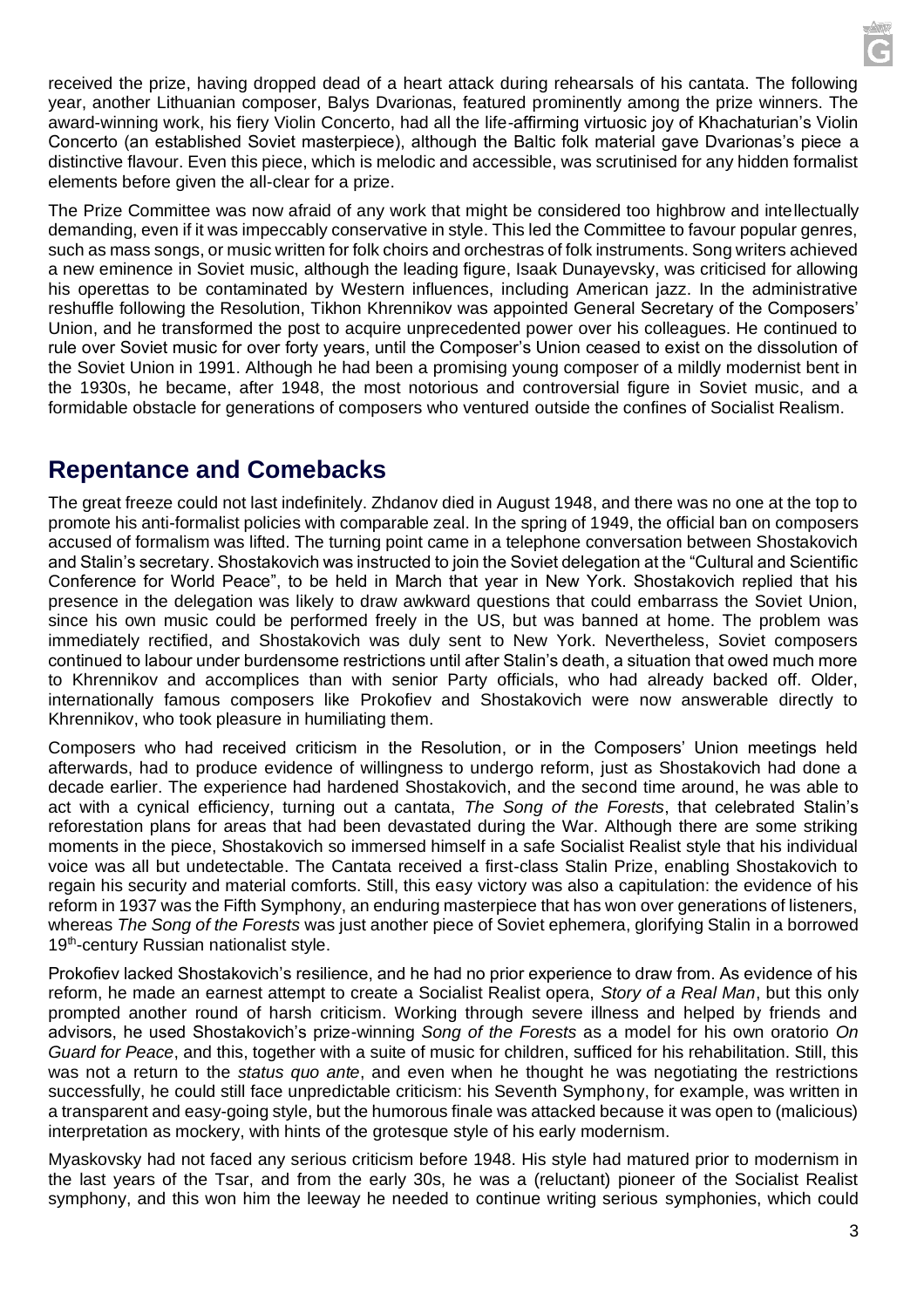even win him prizes. Many of his colleagues thought that his appearance on the list of formalists lacked any justification. Despite his age and ill health, he staunchly refused to issue a written statement of repentance (which both Shostakovich and Prokofiev had done). He continued to write the music that best suited his talents, namely, textless chamber music and symphonies, which were still in his preferred style, whatever the attitudes of officials or colleagues. After his death, his final symphony (No. 27) won high praise, although it was a defiantly assured statement that made no effort to win official favour (there was an air of regret that this éminence grise of Russian music had been treated shabbily at the end of his life).

## **The Desk Drawer**

A new phenomenon of these years was the composition of pieces that were inappropriate for the time, in anticipation of better times. Alongside the Socialist Realist scores that brought him official praise and private shame, Shostakovich wrote several major works "for the desk drawer", including his Quartets Nos. 4 and 5 and his Violin Concerto, intense pieces whose style is unmistakably his. There is one work that even shifted from official to private: the Jewish Folk Cycle of 1948. Written in an accessible melodic idiom, these songs might have been intended as a celebration of Israel which had just declared independence. Stalin approved of the struggle for independence as a blow to Britain, which controlled the territory. Once that goal had been achieved, Stalin turned against Israel, since its Arab rivals were much more valuable as strategic allies, and he soon promoted an antisemitic campaign under the euphemism of "anti-cosmopolitanism"). The Jewish songs cycle then became a work for private performance only, and an expression of Shostakovich's solidarity with his Jewish friends and colleagues.

There was one extreme case of this pursuit of divergent official and private paths, unknown for years to all but a few musicians in her confidence. The composer in question was Galina Ustvolskaya, who had been a leading pupil of Shostakovich. During the lean years of 1948-53, she produced a series of Socialist Realist cantatas (which she held in contempt), while she simultaneously created her own utterly original modernist language, austere but often fiercely intense, in her private works. The pupil became an inspiration to the teacher, and Shostakovich paid tribute to her by repeatedly quoting (unknown to most listeners) passages from her Trio in his String Quartet No. 5. While Shostakovich's private works of the period were all premiered in the mid 50s, Ustvolskaya's startling music of the period had to wait until the late 60s to gain a public airing. The Leningrad Union of Composers became supportive, and organised concerts devoted to her music in the 70s, and finally, at the close of the 80s, her music began to win an international audience, with performances, recordings and the publication of her scores. There are vague hints in Shostakovich and Stravinsky of the possibility of such music, but Ustvolskaya extends these so far in her own direction that they barely qualify as inspirations. She continued writing music in her own idiom through to the early 90s, gradually evolving, with a tendency towards ever stranger and more abrasive sounds.

# **The Death of Stalin**

How many pieces of music commemorating Stalin do we know? Please get in touch if you can think of one. The cult of Stalin was immense, his funeral saw millions of sincerely tearful people, and yet within two weeks, any further glorification was discouraged, and Soviet citizens began to speak in hushed, embarrassed tones of the disappearing "personality cult". There has perhaps never been a more extreme reversal of official rhetoric in any state that has not just undergone a coup or revolution. Another three years had to pass before Khrushchev discussed Stalin's crimes frankly in his "Secret Speech", while covering up some of his own (the document was leaked and soon known the world over).

Nine months after Stalin's death, the Leningrad public was able to hear the first new Shostakovich symphony in eight years. This was the Symphony No. 10, the largest of his works for desk drawer, which begins with a vast epic slow movement and ends with a brisk tongue-in-cheek glorification of the composer himself (through a motif whose notes stood for his initials). Just after the premiere, Khachaturian published an article exhorting his peers to fight for their artistic freedom. The restrictions were relaxed on a piecemeal basis over the next few years, until the 1948 Resolution was formally revoked a decade after it was published.

We must bid farewell to our motley collection of Soviet composers, closing with one last reflection on Prokofiev, who was, in a sense, the unluckiest of all. Unlucky because he never saw the gradual return of artistic freedoms, since he died on exactly the same day as Stalin, so that his death was entirely overshadowed for some time, even among his fellow composers. In 1949, he composed his Cello Sonata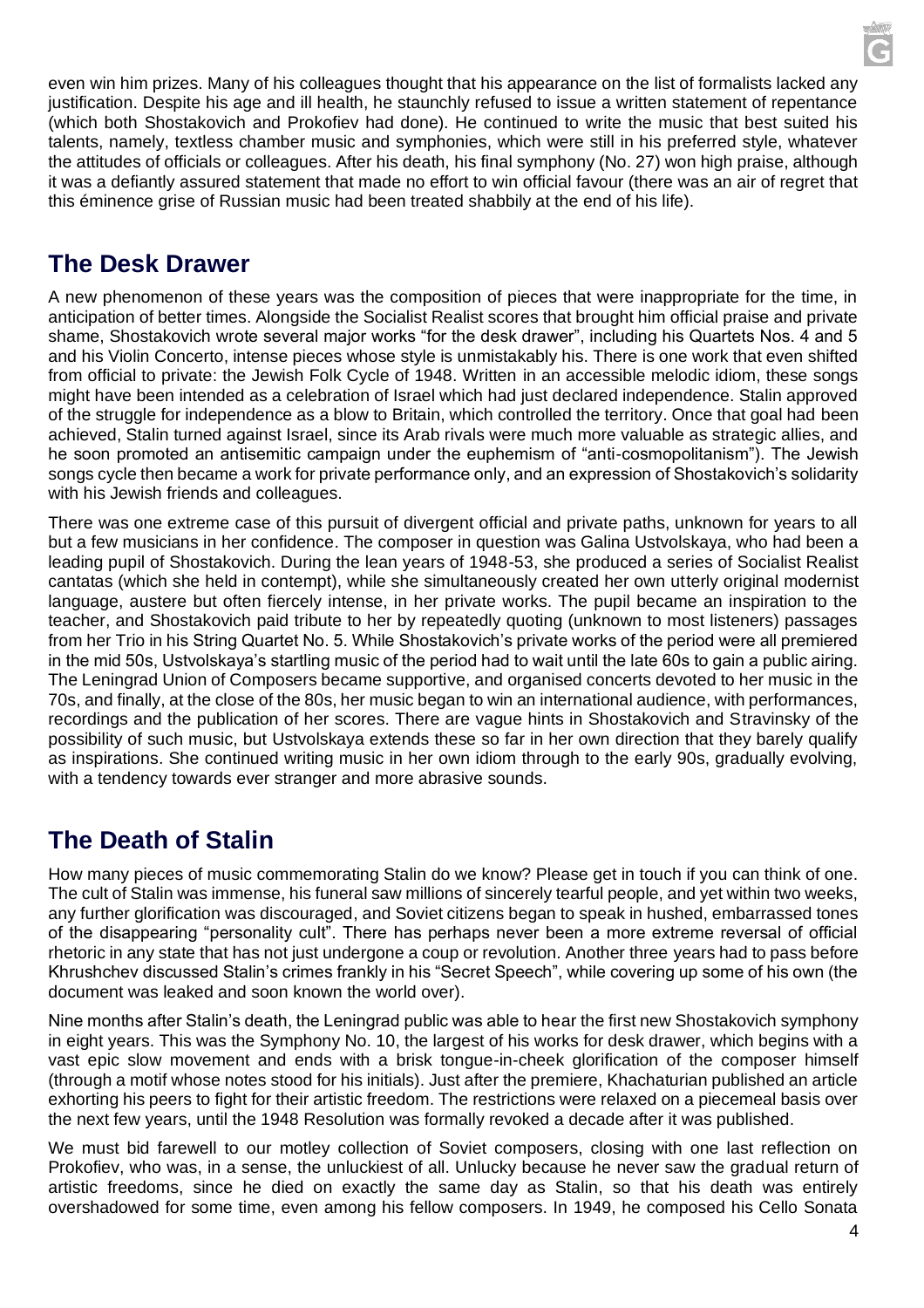when his music was banned, his first wife was in a labour camp, and he himself was at risk of imminent death from illness. One ray of light in his life was Mstislav Rostropovich, who, ignoring the unpropitious circumstances, kept pressing Prokofiev to write more works for cello. The Sonata's writing for cello is something quite special – we hear the instrument's low, masculine voice, but Prokofiev does not permit himself to indulge in the familiar elegiac tone (typical of the cello writing in many a concerto). There is something effortful in the struggle for beauty in the Sonata, as if Prokofiev is entrusting to his art all that he was unable to do in his life at the time. The piece makes many demands on the performer's technique and interpretative powers, and it is a challenge for the listener too, but it rewards us with some truly transcendent moments.

## **By Way of Conclusion**

At the end of this course, we return to the opening conundrum: how can it be that in those very dark years under Stalin, we find so many remarkable pieces – pieces that still speak to us, delighting us, or inviting us to share their grief or outrage? How is it that we find great art in those cruel times? Some of the masterpieces, it is true, express a veiled opposition to the regime, while others look away, and others again seem indifferent or even supportive?

While I cannot offer an exhaustive answer in these closing remarks, I can offer an overview of the factors that contributed to this unique situation:

- a) Classical music under Stalin was sustained by huge **investment**. There was planned and consistent investment in music education, talent-scouting, building opera houses and concert halls, creating new orchestras and choirs, building instruments, nurturing virtuoso performers and educating audiences. This investment also extended to composers, of course, and sometimes to the point of prodigality, when large advances for pieces that never materialised did not have to be returned. The efforts that produce thousands of mediocre composers are statistically likely to produce hundreds of solid, accomplished composers, and a handful of exceptional artists. Those exceptional talents were encouraged and rewarded with induction into the Soviet elite (admittedly, accompanied by the often arbitrary disciplinary measures wielded against members of that elite every so often).
- b) Although Soviet rhetoric often emphasised the value of collective labour and the collective struggle for socialism, the bulk of money and effort directed towards the arts promoted and encouraged **individuals**. The concept of genius was alive and well, and exceptional individual achievement was highly valued (at the same time as others were collectively worked to death in the gulags or forced to fall in waves before enemy fire on the battlefield. The ideal of collective work in the arts never prevailed, as it did later in Communist China. An individual artist could be shunned, denounced or arrested, but on another day praised, rewarded, extolled, indulged, and given all sorts of privileges. Artists in command of a substantial talent knew that their efforts were likely to bear fruit and receive recognition. **Professional bodies** representing artists may have been encumbered with bureaucracy and sometimes needed to promote mediocrities to fulfil ideological goals, but they generally did much to encourage and facilitate the work of the best. The times when they lost the ability to carry out this task were relatively brief episodes, as in 1948. They continued to advocate for artistic excellence even it was embodied on works that clearly fell outside Socialist Realism. Individual artists were sustained and validated by these communities, even though they sometimes seemed like snakepits when observed from the sidelines.
- c) The ideological restrictions and uprooting of modernism led to the cultivation of high-art music that was indeed **accessible**, that sought to communicate with a wider audience rather than shunning it or mocking it. This music is melodious, it is able to articulate emotions, it makes use of familiar musical topics or refers to popular genres, it is clear in structure, aiding the listener with repetitions of passages – in sum, it nurtured everything that modernism avoided. Soviet concertgoers, in turn, received this music as something **intended for them** (as opposed as something for wealthy connoisseurs or for a hermetic intellectual elite). Even the broader population did, to some extent, believe that high art belonged to them and they could partake of it if they so wished at almost no cost. All the propaganda about **art for the people** rubbed off on both the artists and their public.